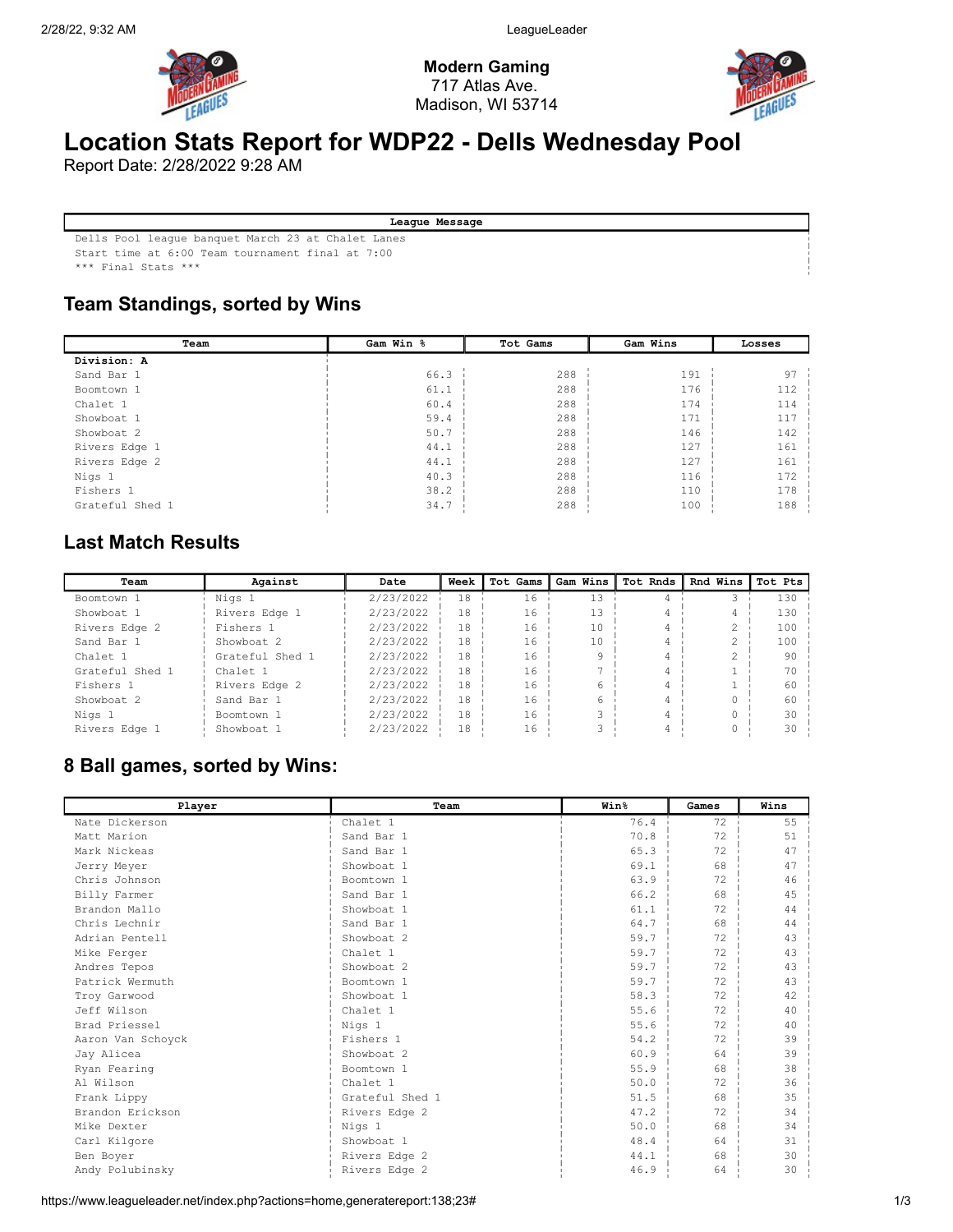| Player             | Team            | Win <sup>8</sup> | Games          | Wins           |
|--------------------|-----------------|------------------|----------------|----------------|
| Matt Mitchell      | Boomtown 1      | 65.9             | 44             | 29             |
| David Shaffer      | Fishers 1       | 45.0             | 60             | 27             |
| Randy Hebel        | Rivers Edge 1   | 54.2             | 48             | 26             |
| Kevin Kau          | Nigs 1          | $34.7 -$         | 72             | 25             |
| Troy Martens       | Rivers Edge 2   | 39.1             | 64             | 25             |
| Mike Polubinsky SR | Rivers Edge 1   | 44.6             | 56             | 25             |
| Casey Cook         | Grateful Shed 1 | 37.5             | 64             | 24             |
| Raymond Moore      | Grateful Shed 1 | 32.4             | 68             | 22             |
| Chris Hamm         | Rivers Edge 1   | 67.9             | 28             | 19             |
| Brad Martens       | Rivers Edge 1   | 64.3             | 28             | 18             |
| Jesse Giebel       | Showboat 2      | 23.6             | 72             | 17             |
| Tom Siebrecht      | Grateful Shed 1 | $25.0 \pm$       | 68             | 17             |
| Pete Huefner       | Fishers 1       | 22.2             | 72             | 16             |
| Mike Polubinsky JR | Rivers Edge 1   | 40.0             | 40             | 16             |
| Craig Perry        | Boomtown 1      | 66.7             | 24             | 16             |
| Nick Luth          | Rivers Edge 1   | 18.1             | 72             | 13             |
| Shawn Wenkman      | Fishers 1       | 30.0             | 40             | 12             |
| John Conroy        | Fishers 1       | 62.5             | 16             | 10             |
| Dale Zimprich      | Nigs 1          | 16.7             | 48             | 8              |
| Troy Ellinger      | Rivers Edge 1   | 87.5             | -8             | 7              |
| Jon Gohlke         | Nigs 1          | 30.0             | 20             | 6              |
| Vic Alicea         | Fishers 1       | 25.0             | 20             | 5              |
| Rob Hale           | Showboat 1      | 62.5             | 8              | 5              |
| Don Martell        | Sand Bar 1      | 50.0             | 8              | 4              |
| Greq Sigler        | Showboat 2      | 50.0             | 8              | 4              |
| Steve Becker       | Rivers Edge 2   | 100.0            | $\overline{4}$ | 4              |
| Zach Batchlor      | Rivers Edge 2   | 25.0             | 12.            | 3              |
| Adam Roller        | Nigs 1          | 37.5             | 8              | 3              |
| Rusty Klatt        | Boomtown 1      | 50.0             | $\overline{4}$ | $\overline{2}$ |
| Karl Rettenberger  | Boomtown 1      | 50.0             | $\overline{4}$ | $\overline{c}$ |
| Steve Wright       | Rivers Edge 1   | 50.0             | $\overline{4}$ | $\overline{c}$ |
| Andy Olson         | Showboat 1      | 50.0             | $\overline{4}$ | $\overline{c}$ |
| Renardo Mowatt     | Grateful Shed 1 | 12.5             | 8              | $\mathbf{1}$   |
| Eddie Long         | Grateful Shed 1 | 25.0             | $\overline{4}$ | $\mathbf{1}$   |
| Rich Crotty        | Fishers 1       | 25.0             | $\overline{4}$ | $\mathbf{1}$   |
| Sasha Trush        | Rivers Edge 2   | 25.0             | $\overline{4}$ | $\mathbf{1}$   |
| Steve Becker       | Rivers Edge 1   | 25.0             | $\overline{4}$ | $\mathbf{1}$   |
| Rafael Diaz        | Grateful Shed 1 | 0.0              | $\overline{4}$ | $\Omega$       |
| Brandan Barreau    | Grateful Shed 1 | 0.0              | $\overline{4}$ | $\cap$         |
| Rod Sawle          | Fishers 1       | 0.0              | $\overline{4}$ | $\Omega$       |

## 8 Ball games, Week 18, sorted by Wins:

| Player            | Team                | Win <sup>8</sup> | Games          | Wins           |
|-------------------|---------------------|------------------|----------------|----------------|
| Troy Garwood      | Showboat 1          | 100.0            | $\overline{4}$ | 4              |
| Patrick Wermuth   | Boomtown 1          | 100.0            | $\overline{4}$ | 4              |
| Casey Cook        | Grateful Shed 1     | 100.0            | 4              | 4              |
| Jerry Meyer       | Showboat 1          | 100.0            | 4              | 4              |
| Ryan Fearing      | Boomtown 1          | 100.0            | 4              | 4              |
| Ben Boyer         | Rivers Edge 2       | 75.0             | 4              | 3              |
| Chris Johnson     | Boomtown 1          | 75.0             | 4              | 3              |
| Matt Marion       | Sand Bar 1          | 75.0             | 4              | 3              |
| Nate Dickerson    | Chalet <sub>1</sub> | 75.0             | 4              | 3              |
| Al Wilson         | Chalet 1            | 75.0             | 4              | 3              |
| Billy Farmer      | Sand Bar 1          | 75.0             | $\overline{4}$ | 3              |
| Jay Alicea        | Showboat 2          | 75.0             | 4              | 3              |
| Andy Polubinsky   | Rivers Edge 2       | 75.0             | $\overline{4}$ | 3              |
| Carl Kilgore      | Showboat 1          | 75.0             | 4              | 3              |
| Brandon Mallo     | Showboat 1          | 50.0             | 4              | $\overline{c}$ |
| Mark Nickeas      | Sand Bar 1          | 50.0             | 4              | $\overline{c}$ |
| Matt Mitchell     | Boomtown 1          | 50.0             | 4              | $\overline{c}$ |
| Chris Lechnir     | Sand Bar 1          | 50.0             | 4              | $\overline{c}$ |
| Jeff Wilson       | Chalet 1            | 50.0             | 4              | $\overline{c}$ |
| Brad Priessel     | Nigs 1              | 50.0             | $\overline{4}$ | $\overline{c}$ |
| Troy Martens      | Rivers Edge 2       | 50.0             | 4              | $\overline{c}$ |
| Pete Huefner      | Fishers 1           | 50.0             | 4              | $\overline{c}$ |
| Aaron Van Schoyck | Fishers 1           | 50.0             | 4              | $\overline{c}$ |
| Brandon Erickson  | Rivers Edge 2       | 50.0             | 4              | $\overline{c}$ |
| David Shaffer     | Fishers 1           | 50.0             | 4              | $\overline{c}$ |
| Mike Ferger       | Chalet <sub>1</sub> | 25.0             | 4              | 1              |
| Kevin Kau         | Nigs 1              | 2.5.0            | 4              | 1              |
| Frank Lippy       | Grateful Shed 1     | 25.0             | 4              | 1              |
| Steve Becker      | Rivers Edge 1       | 25.0             | 4              | 1              |
| Adrian Pentell    | Showboat 2          | 25.0             | $\overline{4}$ | 1              |
| Randy Hebel       | Rivers Edge 1       | 25.0             | 4              | 1              |
| Tom Siebrecht     | Grateful Shed 1     | 25.0             | 4              |                |

https://www.leagueleader.net/index.php?actions=home,generatereport:138;23# 2/3